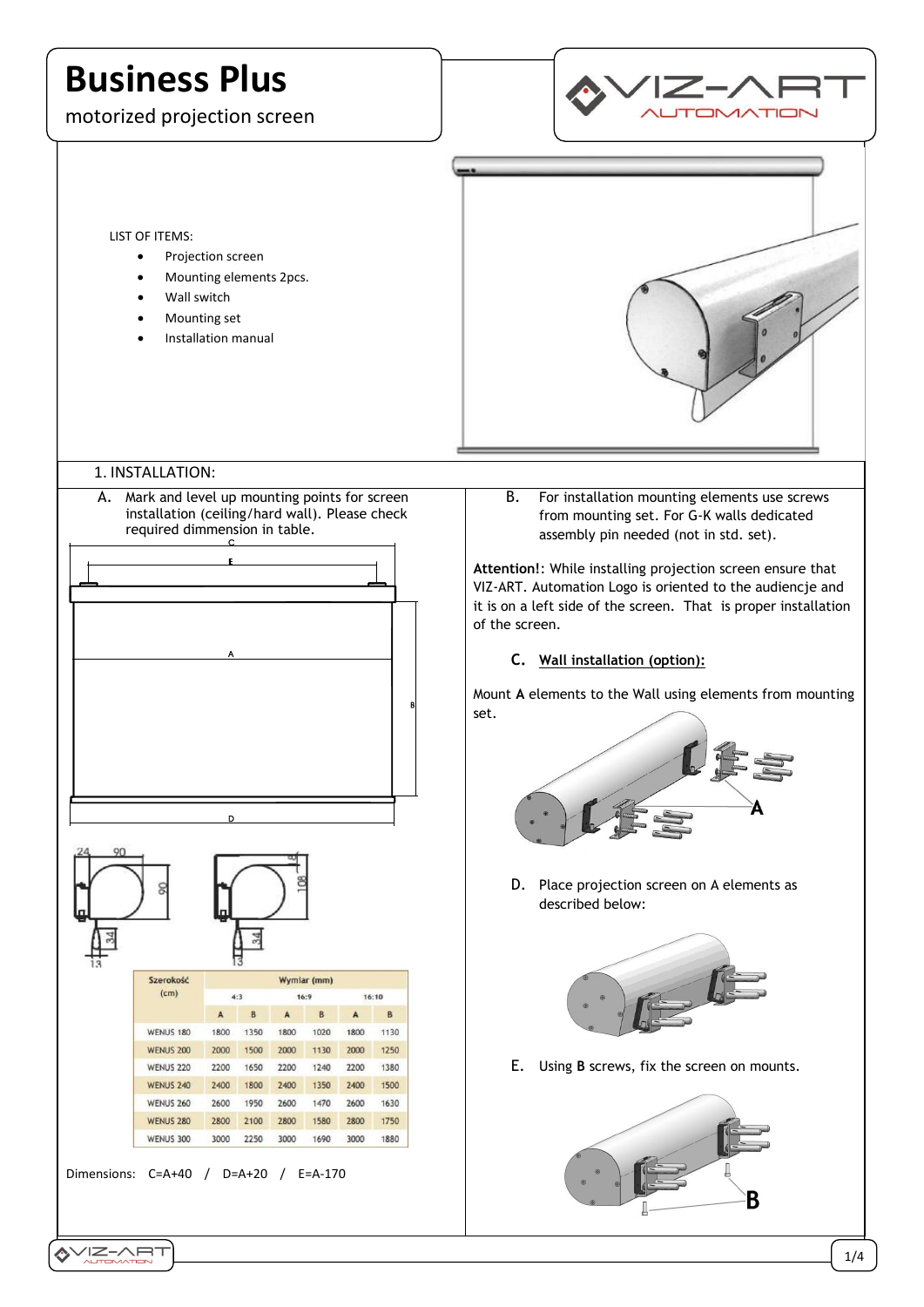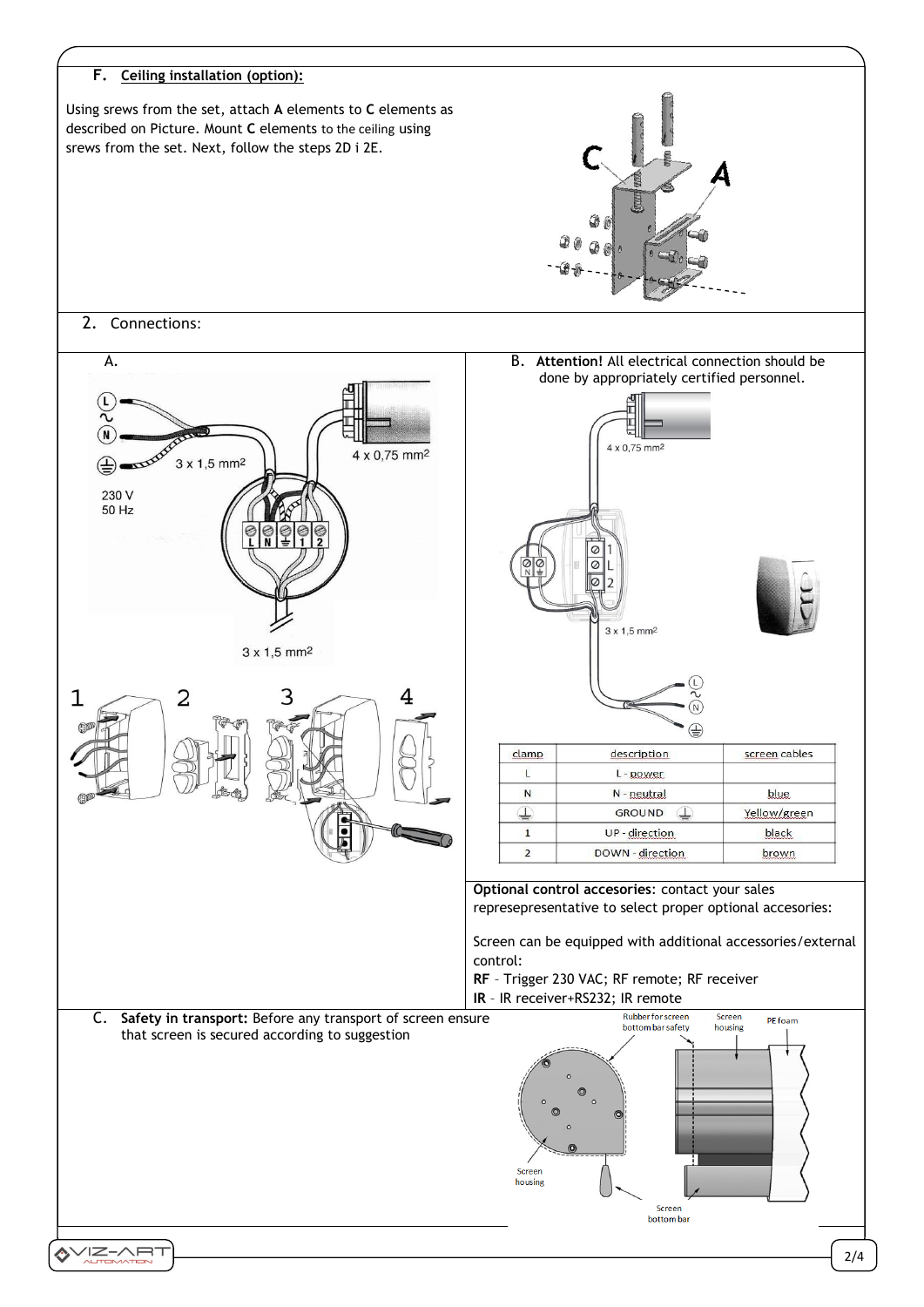| 3. Technical Specification: |                                                                                                                           |
|-----------------------------|---------------------------------------------------------------------------------------------------------------------------|
| Model name:                 | <b>Business Plus</b>                                                                                                      |
| Available aspects:          | Video<br>Cine<br>Wide<br>Square                                                                                           |
|                             | 4:3<br>16:9<br>1:1<br>16:10                                                                                               |
| Adjustment:                 | Change of "working" and "parking" position using drive limit<br>switches is allowed by appropriately certified personnel. |
|                             | Changing "working" Lower position is prohibited. It causes<br>destruction of projection surface.                          |
| Power Supply:               | 230V / 50 HZ                                                                                                              |

Manufacturer: VIZ-ART Automation tel.+48 22/6138899 www.viz-art.eu